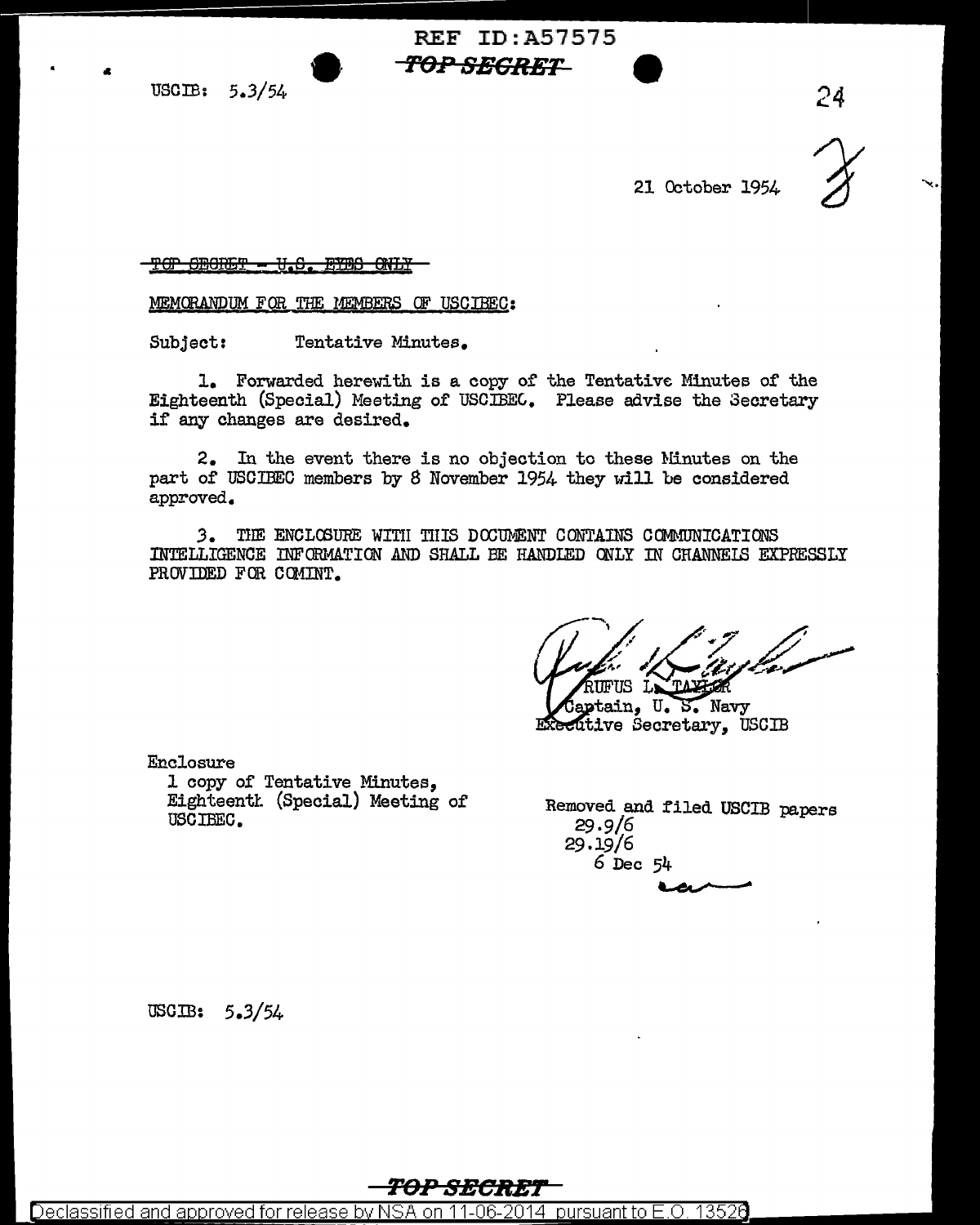REF ID:A57575

**CONFIDENTIAL** 

 $CONFIDENTIAL - U.S. EYES ONLY$ 

### MINUTES OF THE EIGHTEENTH (SPECIAL) MEETING

# OF THE

## USCIB EXECUTIVE COMMITrEE

# Captain Rufus L. Taylor, USN, Chairman

 $\ddot{\phantom{a}}$ 

### PRESENT:

مر

 $\ddot{\phantom{a}}$ 

| DEFENSE:     | Mr. Philip J. Patton<br>(for Mr. William H. Godel) |
|--------------|----------------------------------------------------|
| STATE:       | Mr. T. Achilles Polyzoides                         |
| FBI:         | Mr. S. Drake Ellis                                 |
| NSA:         | Captain Dwight M. Agnew, USN                       |
| $CLA$ :      |                                                    |
| ARMY:        | Lt. Colonel Richard Leffers                        |
| NAVY:        | Captain William M. McCormick                       |
| AIR FORCE:   | Lt. Colonel Frank J. Harrold, Jr.                  |
| SECRETARIAT: | Mr. Hamill D. Jones<br>Mrs. Daphne O. Tucker       |
|              | OGA                                                |

ALSO PRESENT:

| DEFENSE: | Mr. Robert E. Drake                                                   |
|----------|-----------------------------------------------------------------------|
| STATE:   | Mr. Robert G. Walker                                                  |
| NSA:     | CDR Frank V. Mason<br>Mr. Benson K. Buffham<br>Mr. Nicholas M. Murphy |

CIA:

**CONFIDENTIAL**